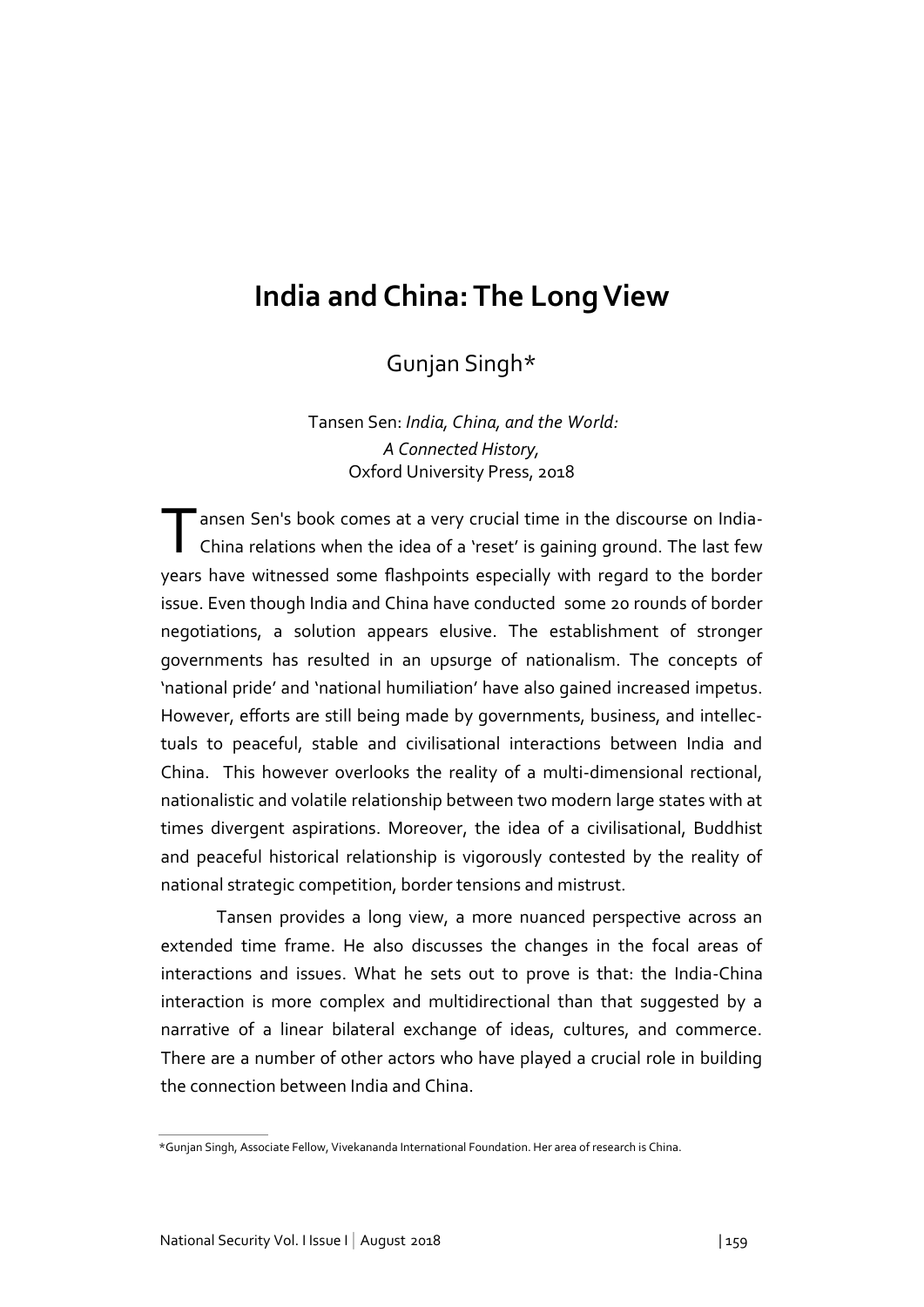He is critical of the general understanding of Buddhism as the dominant factor in connecting India and China and enumerates several other actors who have played an important role in shaping the relationship. He argues that, "most of Asia was integrated into networks that connected South Asia and China through the movement of people, the translation of texts, the use of medical and astronomical knowledge, the re-imagination/reinterpretation of knowledge, and,…. long distance commercial activity" (p. 106). The book provides a detailed account of these channels and networks that connected India and China via other regions and routes. He argues that a considerable amount of the movement of information between the two vast political and cultural zones, took place because of these channels. In fact, a large volume of information was shared and communicated via South East Asia and Central Asia. Tansen dedicates a significant portion of the book to the study of these diverse channels and routes backed by data and references.

He, however, lets down by the section covering the more recent history and developments. There is a clear need for a more detailed discussion of the developments that followed the Opium Wars. The first section is so detailed and informative that one feels let down while reading the sections on recent history.

The sections dealing with the time frame after the establishment of the Republic of India (ROI, 1947) and the People's Republic of China (PRC, 1949) is too short and feels kind of abrupt. Yet it is here that the roots of the major problem in the contemporary relationship lies. Mistrust and conflict emerged during this period and dominates the relationship even today. According to Tansen, "This mixture of fascination, ambivalence, and suspicion, and not just the "Bhai-Bhai" catchphrase, defined the first decade of ROI-PRC interactions" (p. 381). This was also a transitional phase from, what can be described as, 'civilisational' to 'nation-state' identities. Both India and China were transitioning, and this brought a number of 'contentious' issues to the forefront. The difference in worldview, realpolitik and geopolitics affected the India-China relationship and resulted in the 1962 War, the shadows of which still impact the dialogue between the countries.

While discussing the 1962 War, the author juxtaposes the historical and the current developments. He argues: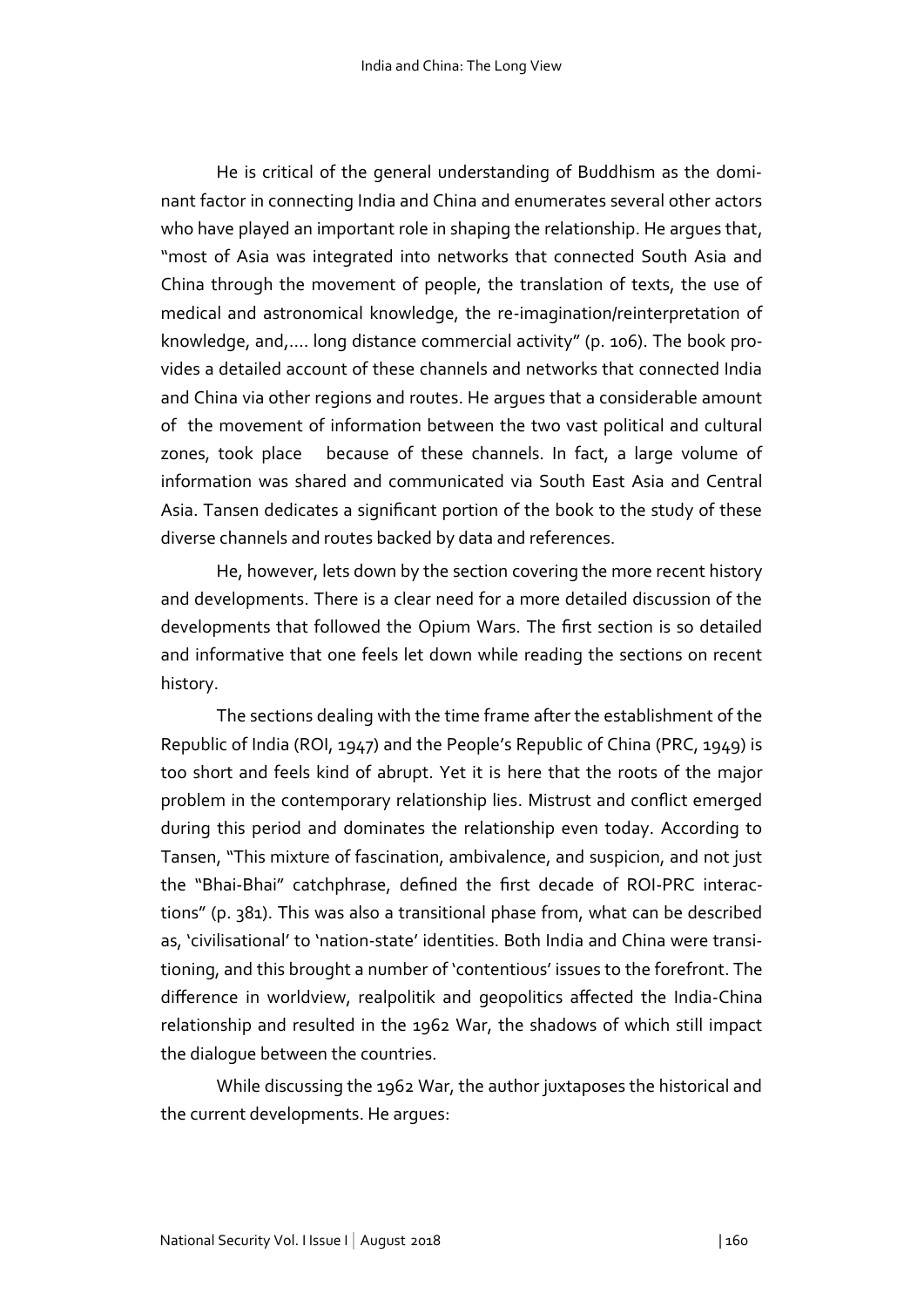Although brief, the armed conflict fundamentally questioned the relevance of the rhetoric of brotherly affinity and a harmonious past that was promoted during the first half of the twentieth century. It demonstrated, as was clear during the earlier periods as well, the weakness of romanticized ideals of pan-Asianism and the political ambitions that were connected to the ideology….. Indeed, Asia was no longer, and perhaps never had been one. (p. 372).

This argument summarises the author's basic perception about Asian history. The multitude of states and the differing ambitions of their leaders prevent Asia from becoming 'one'. After the end of the colonial period, as nationalism came to the forefront, the Asian region remained divided, and mistrust prevailed among many of the neighbours. Tansen highlights the principal events which led to this development.

One of the most interesting and unique aspects of the book is the section where the author discusses the impressions of an Indian travelling to China after the establishment of the ROI and the PRC. It is fascinating to read this section and realise as to how different the perceptions in the two countries were and how they were formed. It also underlines the need to study the people-to-people contacts more minutely as they are an essential catalyst in shaping domestic public opinion.

It would not be far-fetched to argue that modern India-China relations are deeply shaped by the nation-state dynamics. It is a practice for some to highlight the civilisational history and paint it in the colours of peace and unity. However, such an understanding has not helped this relationship. There is a need to comprehend that today, both India and China are strong and vibrant nation states, with their individual concerns about security and national interests. Nationalism and public opinion play a crucial role in shaping foreign policy. The saying, 'good fences make good neighbours' is apt for describing what needs to be done to improve India-China relations. Even though today they are among the largest economies in the world with annual bilateral trade rising year after year, this has not ended the existing suspicion about each other's intentions. When India and China discuss mutual concerns, they primarily 'talk at each other' rather than talk with each other. There is a pressing need to bridge the gap between the people to bring about a change. The top-down approaches for improving the relationship and reducing misunderstandings have not proved successful. India and China continue to be